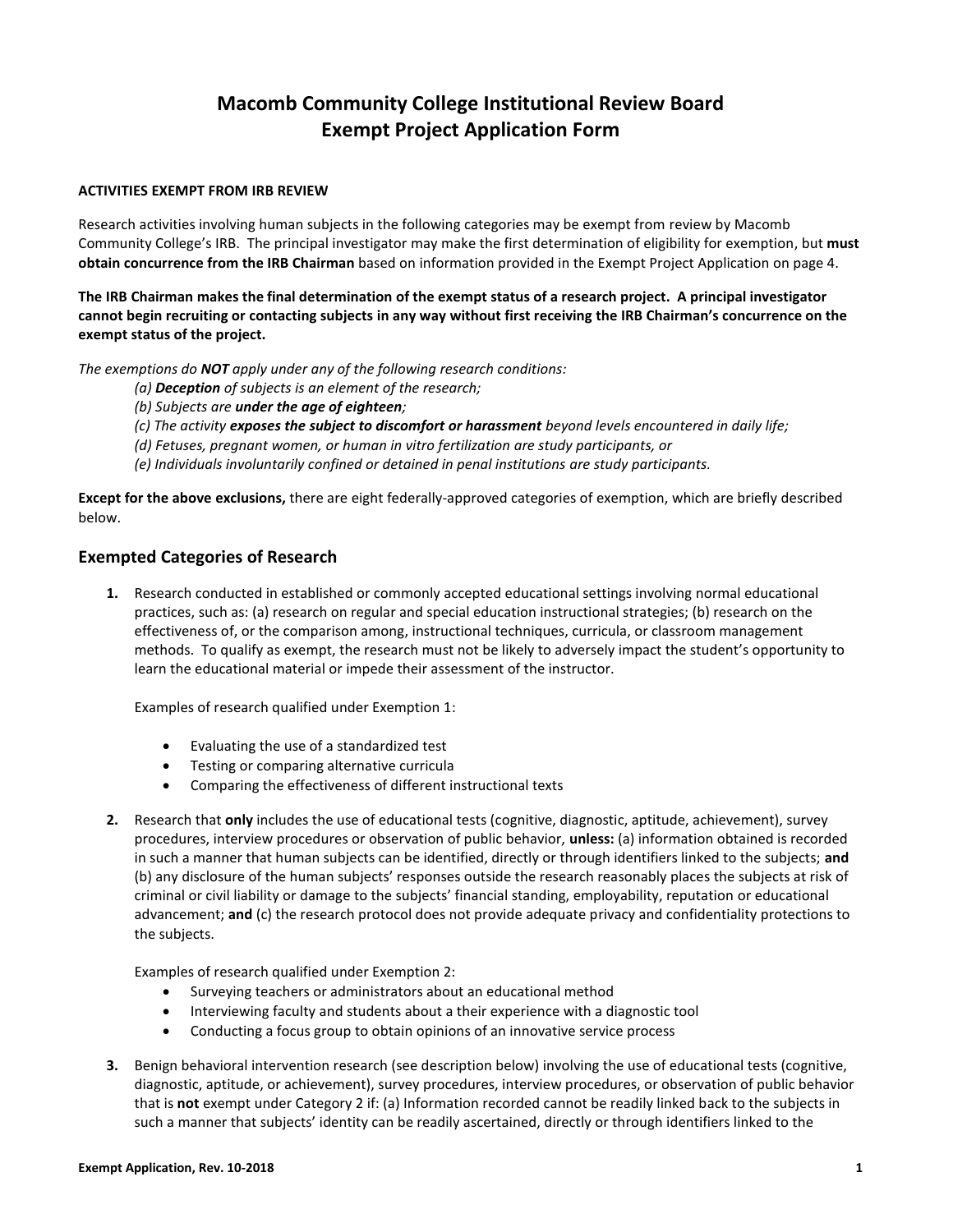subjects; **or** (b) Any disclosure of this information would not place the subjects at risk of certain harms; or (c) Information is recorded in an identifiable manner, even if sensitive, provided that an IRB determines through limited review that, when appropriate, there are adequate privacy and confidentiality protections in the study. Exemption 3 is NOT applicable to biomedical research or research involving children.

**Benign behavioral intervention** must be brief in duration, harmless, painless and not physically invasive. It cannot have an adverse lasting impact on a subject. The study must not include material or activity that is offensive or embarrassing to subjects. Seek guidance from the IRB Chair if unclear whether a research proposal would be considered benign.

Example of Exemption 3 Research:

- A survey of identifiable individuals over the age of 18 that asks their opinions about an educational program or intervention in which they participated; and the IRB has determined that adequate privacy and confidentiality protections have been designed into the research proposal.
- **4.** Secondary research involving the study of identifiable information (e.g., data, case files, etc.) or identifiable biospecimens under one or more of the following conditions:
	- a. The identifiable materials are publicly available, **or**
	- b. Information is recorded by the investigator in a non-identifiable manner, **or**
	- c. The research involves the secondary use of private health information regulated under HIPAA, **or**
	- d. The research is conducted by or on behalf of a federal agency, using data collected by the government for non-research purposes, **AND** the information is subject to federal privacy standards and other requirements specified under 45 CFR 46.104(d)(4).

Example of Exempt 4 Research:

- Analyzing the Michigan "State of the State Survey" data set which is publicly released without identifiers.
- An examination of student mental health diagnoses across providers to determine prevalence levels.
- **5.** Research and demonstration projects which are conducted by or supported (e.g., grant funded) by a federal agency, and which are designed to study, evaluate, or otherwise examine:
	- a. Public benefit or service programs; **or**
	- b. Procedures for obtaining benefits or services under those programs; **or**
	- c. Possible changes in, or alternatives to, those programs or procedures; **or**
	- d. Possible changes in methods or levels of payment for benefits or services under those programs.

Examples of Exemption 5 Research:

- The program delivers a public service (e.g. nutrition education)
- The research project is conducted pursuant to a specific federal statutory authority (e.g. Trade Adjustment Assistance Act)
- **6.** Taste and food quality evaluation and consumer acceptance studies: *Not applicable to Macomb Community College*
- **7.** Storage or maintenance of identifiable private information or identifiable biospecimens for secondary research. This exemption can apply when the materials were originally obtained for non-research purposes, or for research other than the current research proposal. This exemption can apply **ONLY IF Broad Consent was obtained** from the subjects for the secondary research of their identifiable materials.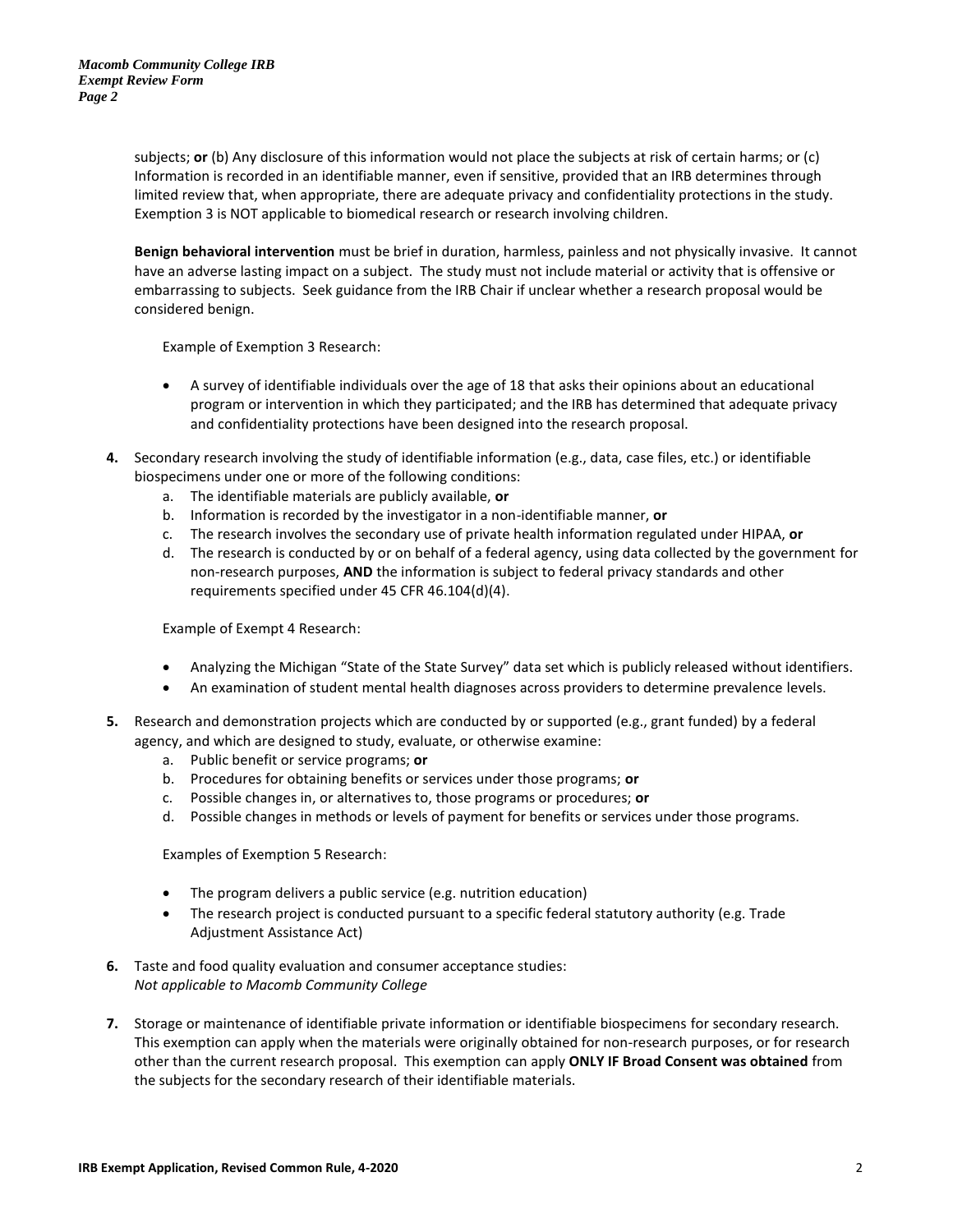**8.** Secondary research on identifiable private information or identifiable biospecimens that were originally obtained for non-research purposes or for research other than the current research proposal.

There are four requirements that must be satisfied for Exemption 8 to apply:

- a. Broad consent must be obtained from the subjects for the secondary research on their identifiable materials, **and**
- b. Documentation or waiver of documentation of informed consent must be obtained, **and**
- c. An IR must conduct a limited review\* to make certain determinations relating to privacy and confidentiality protections and broad consent, **and**
- d. Investigators cannot include the return of individual research results to subjects in the study.

*\*The IRB limited review will be conducted to determine whether there are adequate privacy and confidentiality protections in place, and the research will be conducted within the scope of the broad consent.*

**Exempting an activity from review does not absolve the investigator(s) of the activity from ensuring that the welfare of subjects in the activity is protected and that methods used and information provided to gain subject consent are appropriate to the activity.**